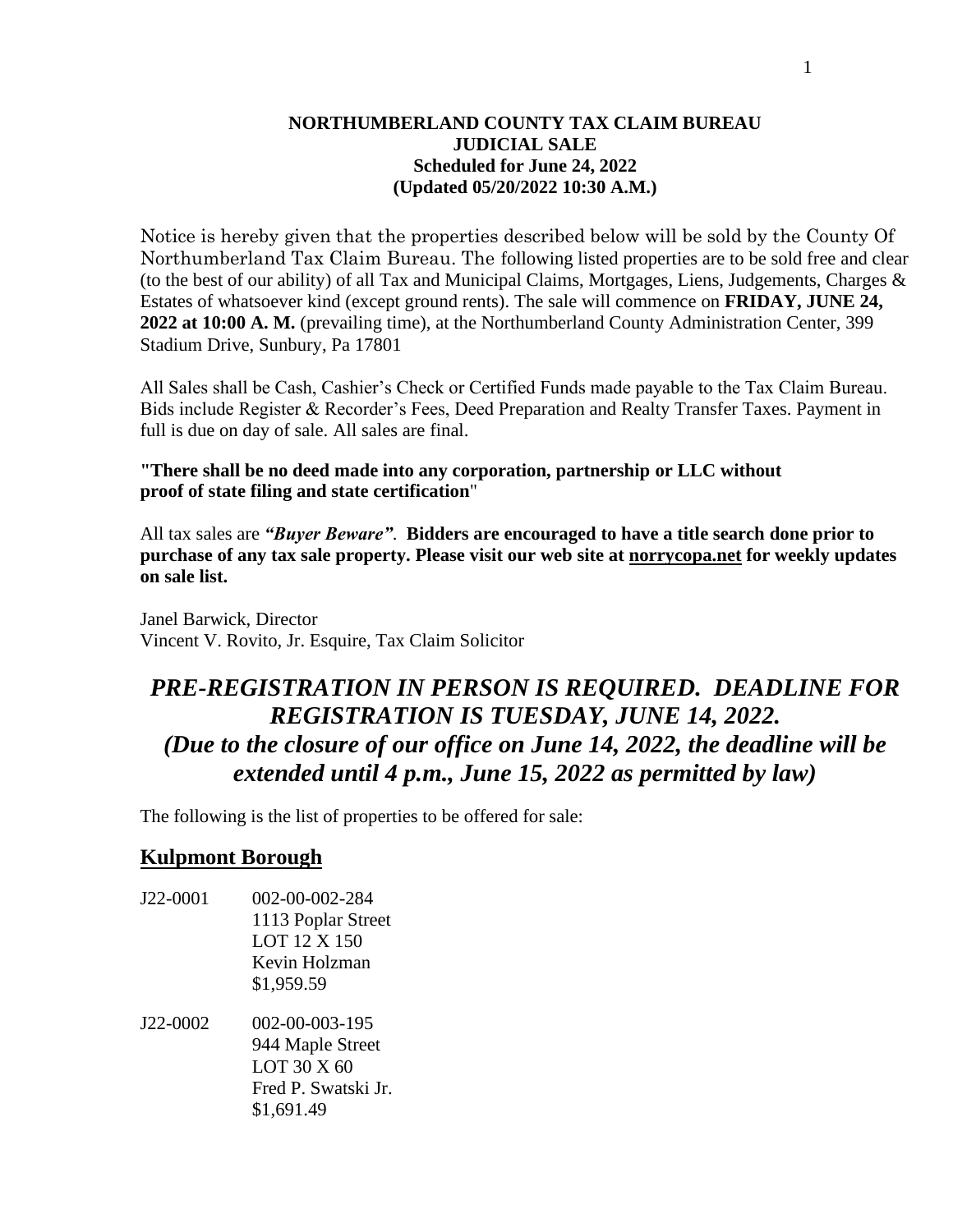# **Mount Carmel Borough - Ward 1**

- J22-0003 004-01-001-064 309 W. 2nd Street LOT 25 X 85 Paul Thurner \$1,964.12
- J22-0004 004-02-001-081 304 N. Vine Street LOT 14 X 75 Elite Integrity Group LLC \$1,516.20
- J22-0005 004-02-001-272 35 N. Grape Street LOT 12 X 60 Yannick Jenson \$1,795.85
- J22-006 004-02-001-320 214 W. 2nd Street LOT 12 X 150 Steven Beaty \$1,882.93

# **Mount Carmel Borough - Ward 2**

- J22-0007 005-01-002-225 N. Orange Street LOT 14 X 65 George E. Jr. & Mary J. Derr \$1,229.47
- J22-0008 005-03-002-233 117 N. Locust Street LOT 12 ½ X 130 Robert L. Swenson II & Christina M. Inacio \$1,935.97

## **Mount Carmel Borough - Ward 3**

J22-0010 006-01-003-203 226 228 S. Lemon Street LOT 25 X 75 Anthony V. Giannantonio \$1,816.19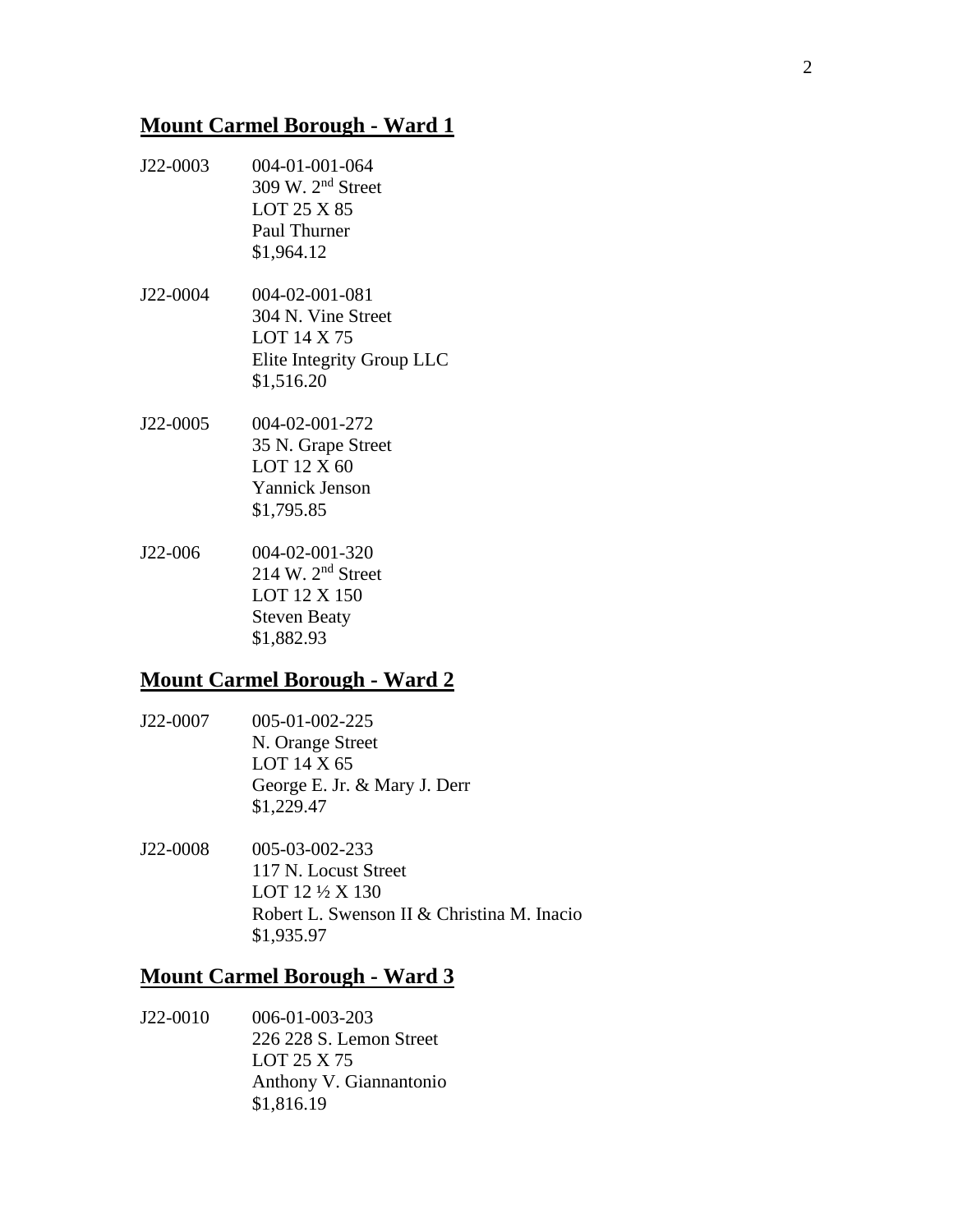- J22-0011 006-01-003-380 29 S. Peach Street LOT 12.6 X 75 Stacey U. Webb \$1,758.87
- J22-0012 006-02-003-190 137 S. Locust Street LOT 12 X 75 David Lopez Rivera \$1,865.32
- J22-0013 006-03-003-143 410 S. Market Street LOT 12.6 X 150 Norman E., Alberta & Norman E. II White \$1,618.26
- J22-0014 006-03-003-153 344 S. Market Street LOT 12 X 150 Leonard L. Maurer \$1,957.33

#### **Mount Carmel Borough - Ward 4**

- J22-0015 007-01-004-302 242 S. Poplar Street LOT 12.5 X 150 Iver K. Facer Jr. \$1,285.08
- J22-0016 007-02-004-154 S. Grape Street LOT 47 X 20/12X6/35X14 Julio A. Spallone & Marietta Tafner \$1,961.04
- J22-0017 007-02-004-158 247 S. Vine Street LOT 12.5 X 90 MT Carmel Services LLC \$2,628.67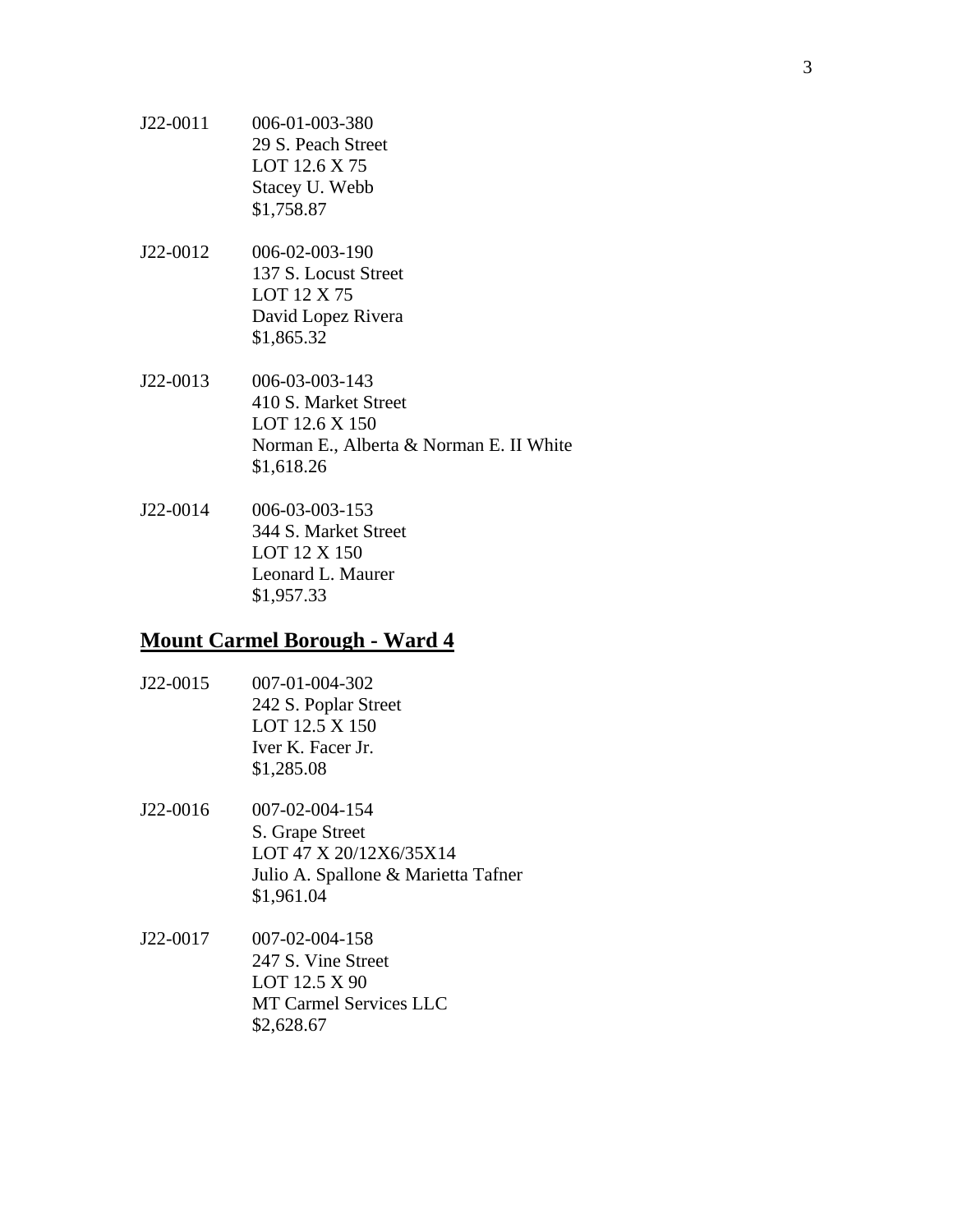- J22-0018 007-02-004-226 243 Fig Street LOT 15 X 57 Global Remarketing US Prop LLC \$2,027.66
- J22-0019 007-03-004-087  $320$  W.  $6<sup>th</sup>$  Street LOT 54 X 100 William J. McAndrew \$2,474.71
- J22-0020 007-04-004-054 336 S. Maple Street LOT 12 X 150 A to Z Home Improvement \$1,735.14

#### **Mount Carmel Township**

- J22-0021 008-02-069-080 497 499 W. Saylor Street LOT 25 X 127 Benjamin McDonald & Hazel Guffey \$2,240.31
- J22-0022 008-02-070-040 412 E. Columbia Avenue LOT 12 X 127 Alpesh Shakarabhai Patel \$1,986.34
- J22-0023 008-02-070-191 347 E. Saylor Street LOT 12 BLK 6 12 X 127 David & Connie Andrews \$1,759.90
- J22-0024 008-04-070-013 17 Back Street LOT 15 X 90 Jason Racklife & Rose Bernard \$1,875.85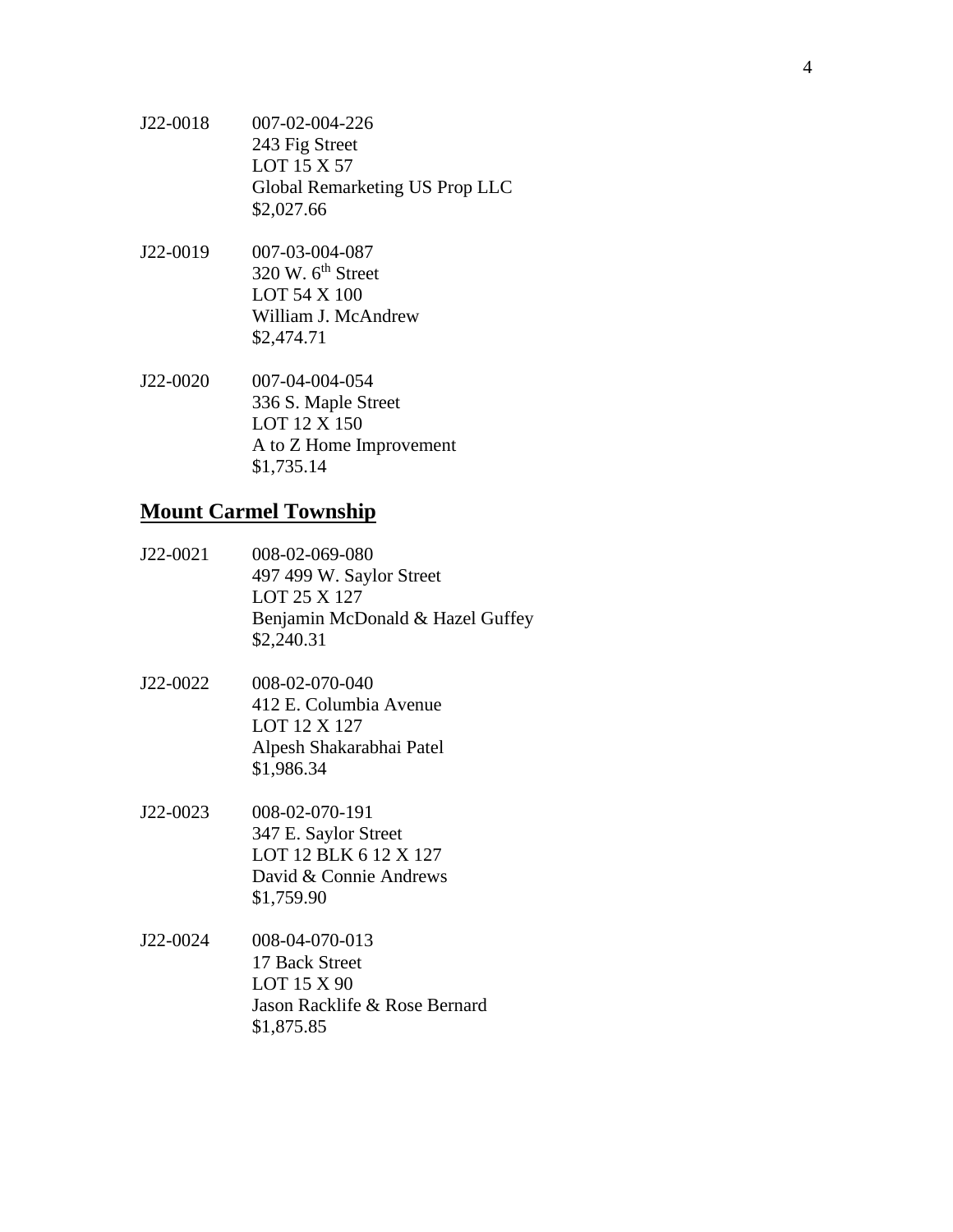## **Shamokin City – Ward 1**

- J22-0025 009-01-001-110 1116 N. Franklin Street LOT 13 X 90 Dawn Morgan \$1,627.77
- J22-0026 009-01-001-111 1118 N. Franklin Street 27 X 90 Dawn Morgan \$2,100.30

#### **Coal Township – Ward D**

J22-0028 00D-03-00D-084 139 Hedge Ln LOT 40 X 75 Gloria J. Renn aka Gloria J. Pick \$1,681.56

# **Coal Township - Ward E**

- J22-0029 00E-01-00E-084 1003 W. Spruce Street LOT 25 X 150 Frank Bogus & Estate of Walter F. Bogus Jr. \$3,071.86
- J22-0030 00E-01-00E-125 926 W. Spruce Street LOT 12 X 150 Randy C. Troup \$2,856.47
- J22-0031 00E-01-00E-238 950 W. Pine Street LOT 25 X 75 Brett Stahl \$1,184.93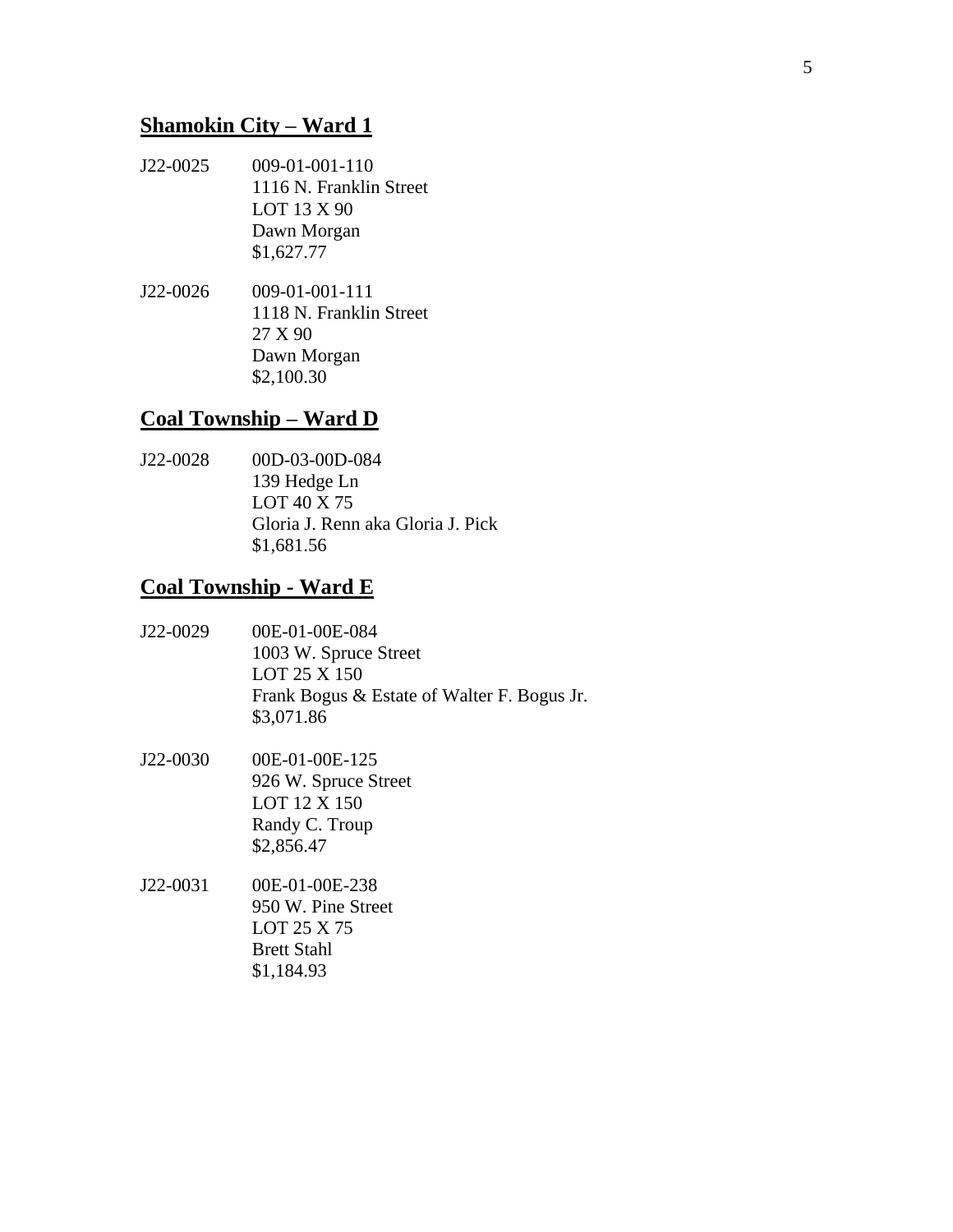## **Coal Township – Ward I**

- J22-0038 00I-02-00I-050 1411 W. Walnut Street LOT 16 X 150 Ben T. & Ann I. Scoverski \$2,139.12
- J22-0039 00I-02-00I-242-A 1612 W. Arch Street LOT 29 X 75 Donald E. & Dorothy Buffington \$3,106.08
- J22-0040 00I-02-00I-242-A-001 1614 W. Arch Street LOT 21 X 75 Donald E. & Dorothy Buffington \$3,040.56
- J22-0041 00I-02-00I-284 1412 W. Arch Street LOT 22 X 150/3 X 75 Kevin Holzman \$2,716.37
- J22-0042 00I-02-00I-298 1437 W. Chestnut Street LOT 50 X 61 Mark William Rodman \$2,149.05
- J22-0043 00I-03-00I-175 104 N. Poplar Street LOT 12.5 X 100 Everest 2 Properties Corporation \$1,625.44

## **Shamokin City - Ward 2**

J22-0044 010-01-002-007 402 N. Shamokin Street LOT 19 X 54 Robert Gilligbauer \$1,812.66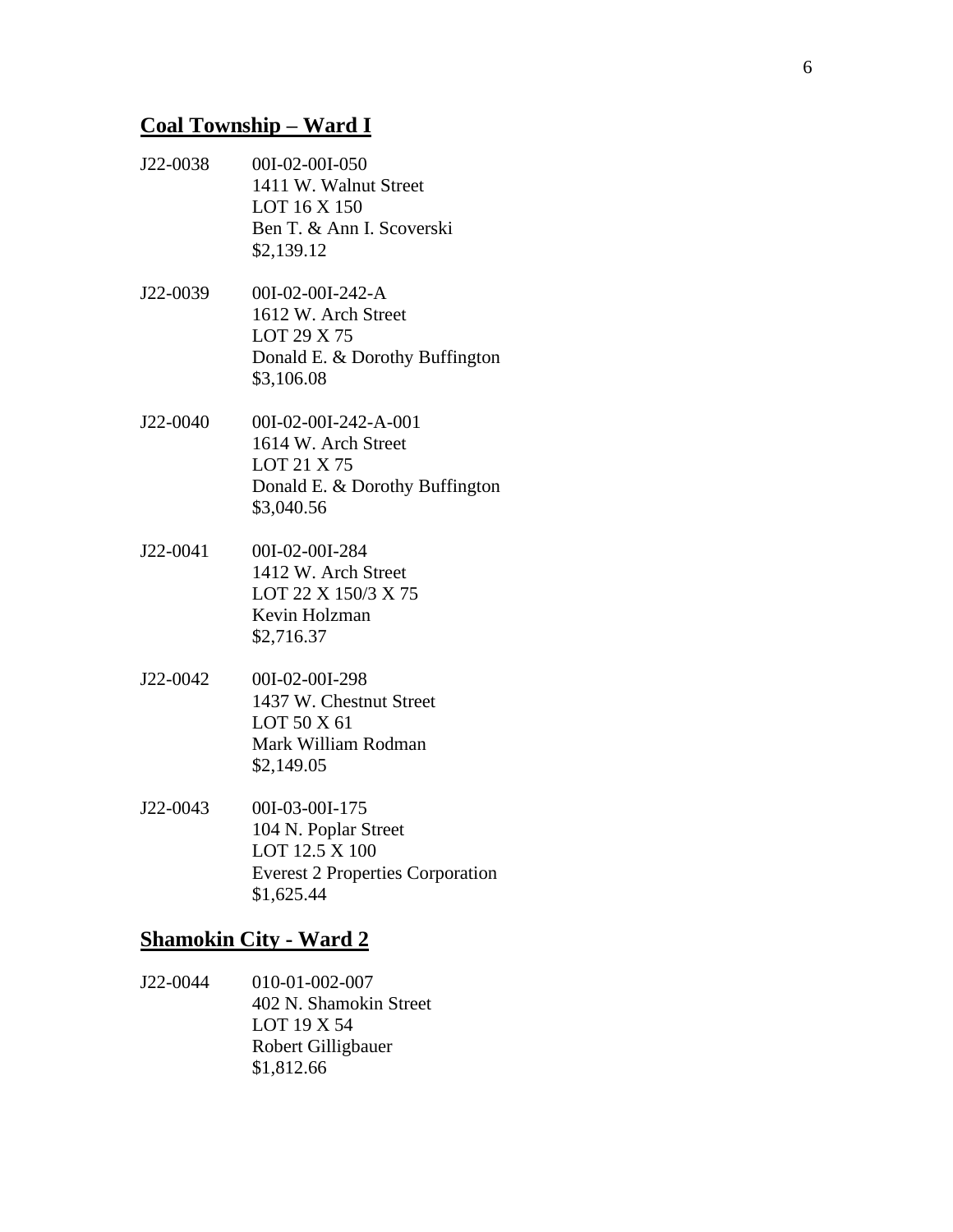- J22 -0045 010 -01 -002 -159 127 N. Marshall Street 25 X 185 David L. Spotts \$2,569.91
- J22 -0046 010 -01 -002 -163 109 N. Marshall Street 12 X 174 Heather A. Cicchiello \$1,967.91
- J22 -0047 010 -01 -002 -164 107 N. Marshall Street 12 X 172 Heather A. Cicchiello \$1,967.91
- J22 -0048 010 -01 -002 -252 127 Academy Street LOT 13 X 75 David A. & Elsie J. Grosz \$1,977.65
- J22 -0049 010 -01 -002 -282 120 N. Marshall Street LOT 30 X 25 Jeffrey B. Ginck \$2,062.23
- J22 -0050 010 -01 -002 -284 130 Birch Street LOT 12 X 60 MJLF Group LLC \$1,687.42
- J22 -0051 010 -01 -002 -303 115 Birch Street LOT 12.5 X 70 Helen Ball \$1,860.46
- J22 -0052 010 -02 -002 -075 112 N. Vine Street LOT 12 X 83 MJLF Group LLC \$1,696.98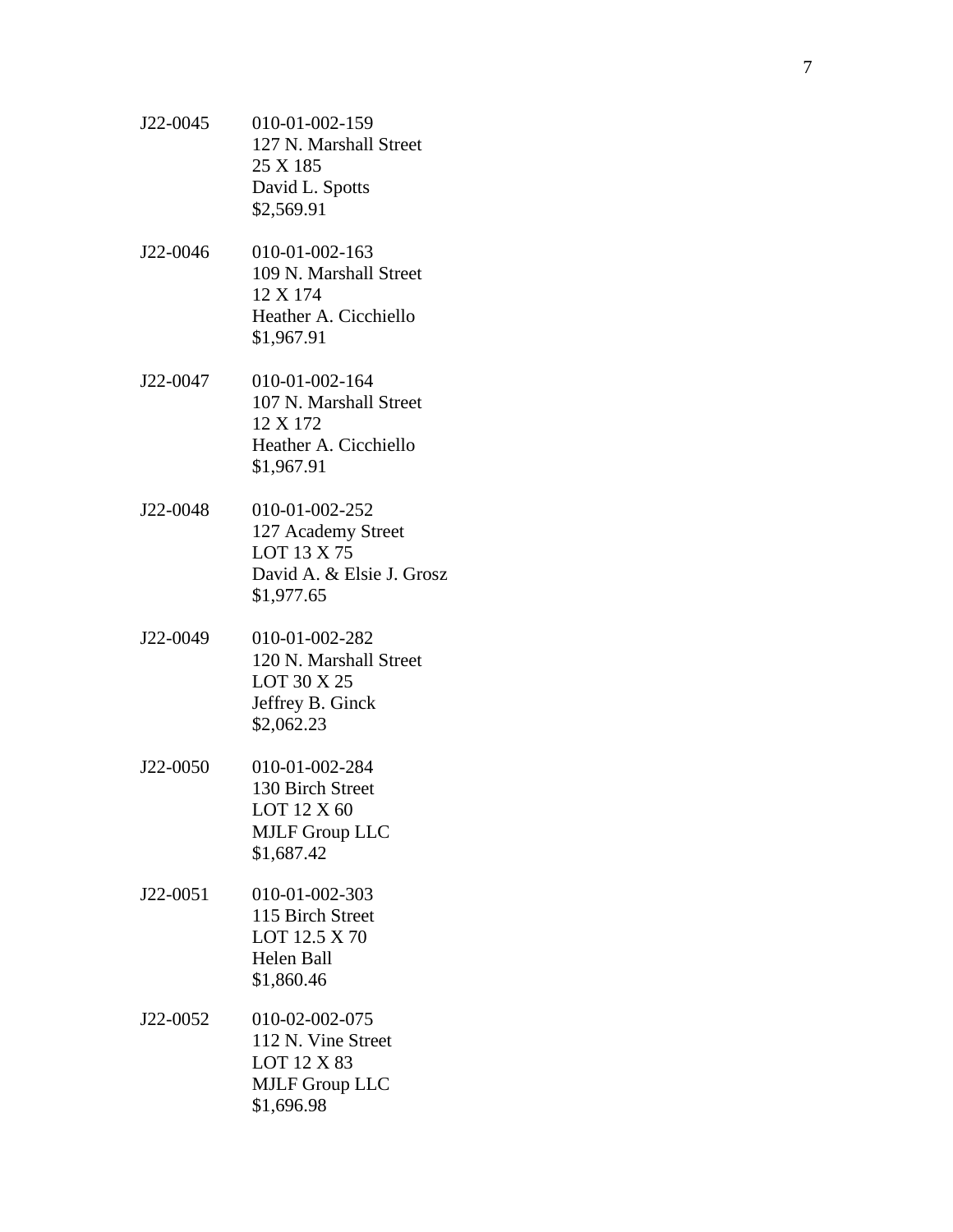- J22-0053 010-02-002-165 1012 E. Webster Street LOT 25 X 90 Michael J. Perkins \$1,780.01
- J22-0054 010-02-002-195 903 E. Clay Street LOT 12 X 75 Daniel & Jing Strauch \$1,698.58

# **Shamokin City - Ward 3**

- J22-0055 011-01-003-061 14 W. Church Street LOT 20 X 55 Sherry Battle \$1,739.15
- J22-0056 011-01-003-066 25 W. Church Street LOT 12 X 63 Herman F. Hewitt \$1,703.50
- J22-0057 011-01-003-123 17 N. Anthracite Street LOT 12 X 64 Mark & Helena P. Wilson \$2,061.74
- J22-0058 011-01-003-156 11 N.  $7<sup>th</sup>$  Street LOT 16 X 150 Mary A. & Richard H. Startzel \$3,278.31
- J22-0059 011-01-003-156-A 9 N. 7<sup>th</sup> Street LOT 17 X 150 Michael D. Morris & Michael D. Morris Jr. \$2,581.14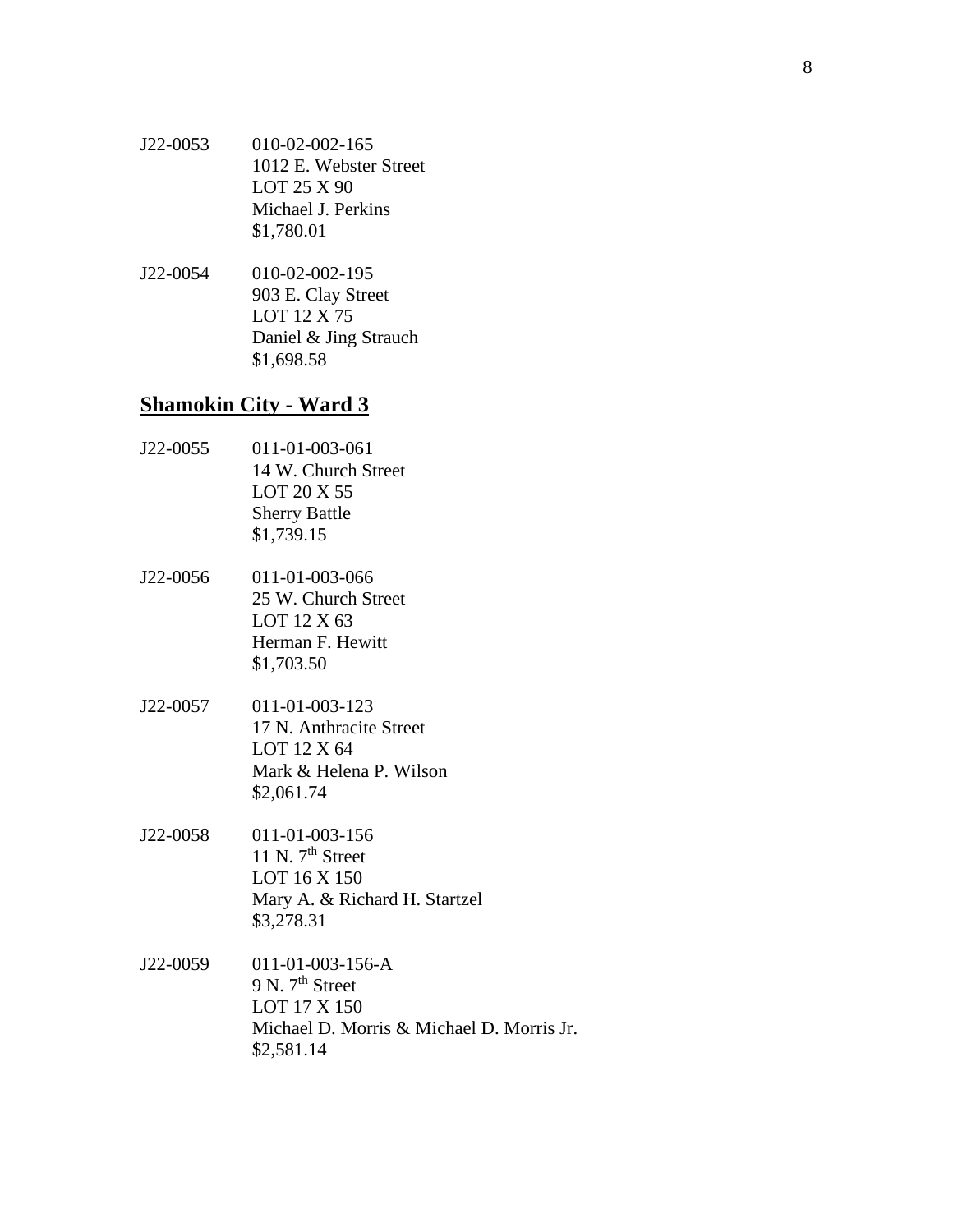J22 -0060 011 -01 -003 -184 - C 44 N.  $7<sup>th</sup>$  Street LOT 12.5 X 77.2 Blue Skies LLC \$2,048.81

#### **Shamokin City - Ward 4**

- J22 -0061 012 -01 -004 -001 - C 12 S.  $6<sup>th</sup>$  Street LOT 12.5 X 75 Karen Hine \$2,026.37
- J22 -0063 012 -01 -004 -170 236 S. Diamond Street LOT 18 X 75 Luis Robert Mercardo \$1,758.31
- J22 -0064 012  $-01 - 004 - 211 - A$ W. Pine Street LOT 32 X 25 Leonard F. & Minnie Luta \$1,393.47
- J22 -0065 012 -02 -004 -004 - A 308 S. Coal Street LOT 12.5 X 50 Anwar Reya Hannibal \$1,828.66
- J22 -0066 012 -02 -004 -006 314 S. Coal Street LOT 12.5 X 100 Colin William Longworth \$1,987.52
- J22 -0067 012 -03 -004 -003 505 S. Market Street LOT 12 X 170 Mukta Begum \$2,201.81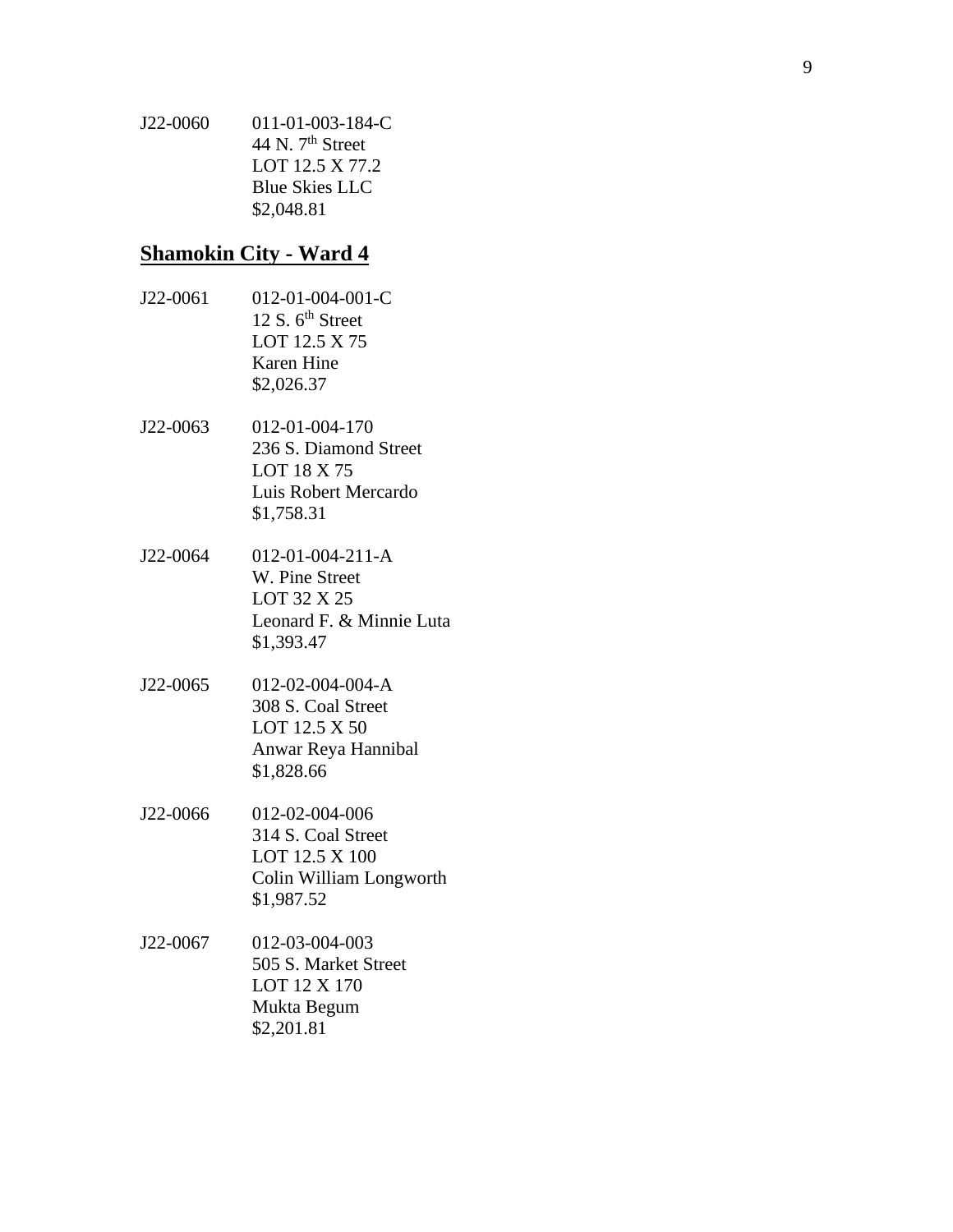J22-0068 012-04-004-082 506 Bear Valley Ave LOT 12 X 128 Senad Kurtaj & Sultan Ibric \$1,626.81

# **Shamokin City - Ward 5**

- J22-0070 013-01-005-189 39 S. Franklin Street LOT 12 X 100 Trung Do \$1,577.99
- J22-0072 013-02-005-200 114 S. Franklin Street LOT 25 X 83 Ashley Fodor \$2,063.82

## **Shamokin City - Ward 6**

- J22-0075 014-01-006-163 408 410 W. Gowen Street LOT 25 X 81 The Best Estates LLC \$1,138.97
- J22-0076 014-01-006-226 315 W. Pine Street LOT 17 X 50 Joseph Moffre \$1,695.25
- J22-0077 014-01-006-227 313 W. Pine Street LOT 17.5 X 50 Matthew Young & Christina Marie Cox \$1,692.95

# **Shamokin City - Ward 7**

J22-0078 015-01-007-038-A 616 E. Packer Street LOT 28 X 40/8 X 12 AED Capital LLC \$3,631.34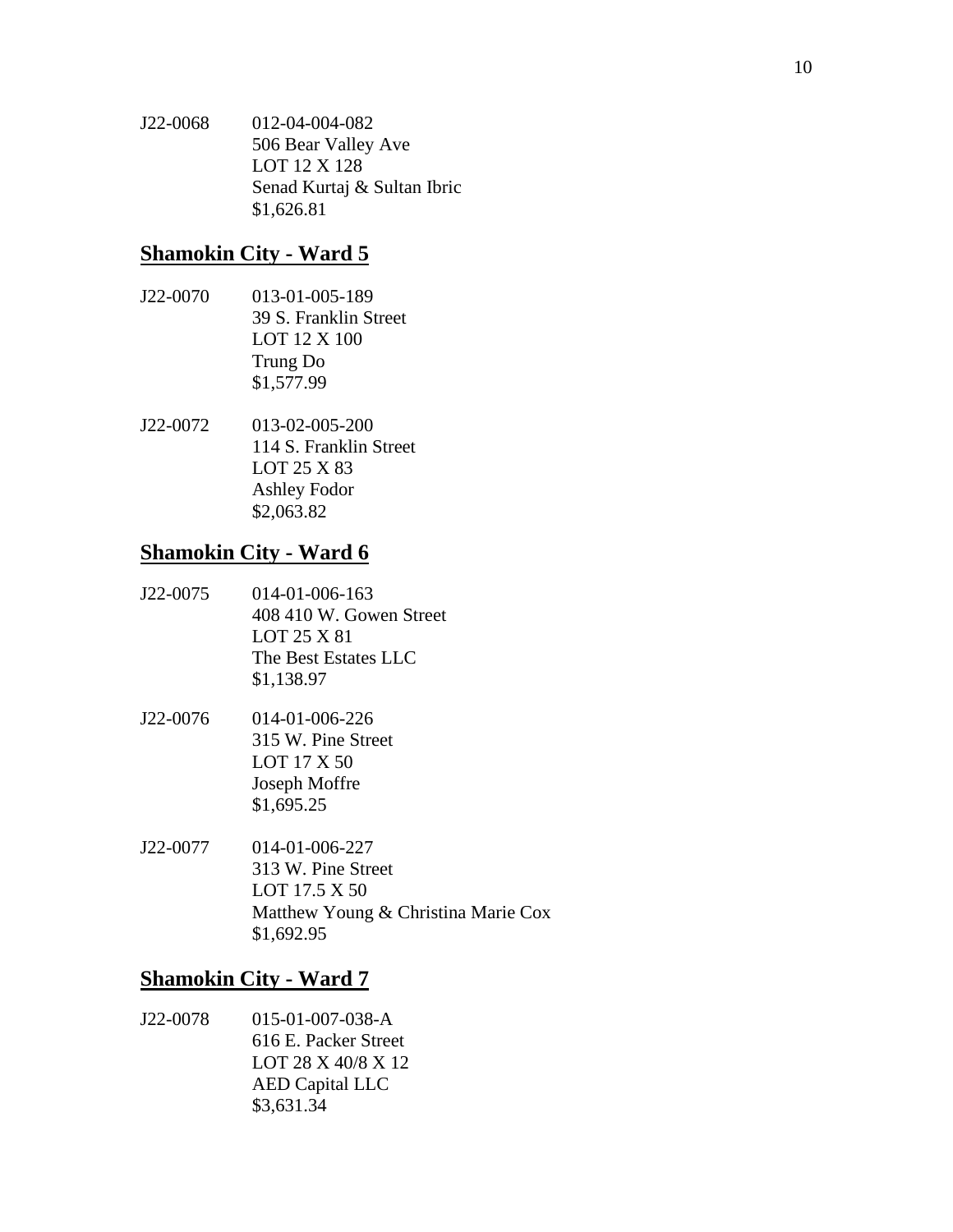- J22 -0079 015 -02 -007 -111 925 E. Commerce Street LOT 14 X 100 Bonnie L. Zanolini \$1,167.71
- J22 -0080 015 -02 -007 -131 715 E. Commerce Street Triangular LOT 50 X 85 Robert A. Kubeck \$2,317.82

## **Shamokin City - Ward 8**

J22 -0081 016 -01 -008 -027 1006 N. Orange Street LOT 26 X 90 Robert & Cindy Santore \$2,004.02

#### **Shamokin City - Ward 9**

- J22 -0082 017 -01 -009 -003 708 N. 6<sup>th</sup> Street LOT 15 X 72 Debra A. & Thomas C. Heim \$1,837.68
- J22 -0083 017 -01 -009 -037  $807$  N.  $6<sup>th</sup>$  Street LOT 13 X 150 Debra & Thomas Heim \$1,225.20
- J22 -0084 017 -01 -009 -038 805 N. 6<sup>th</sup> Street LOT 13 X 150 Debra & Thomas Heim \$1,207.20
- J22 -0085 017 -01 -009 -088 34 E. Dewart Street LOT 57 X 53 Steven R. Broscious \$2,486.07